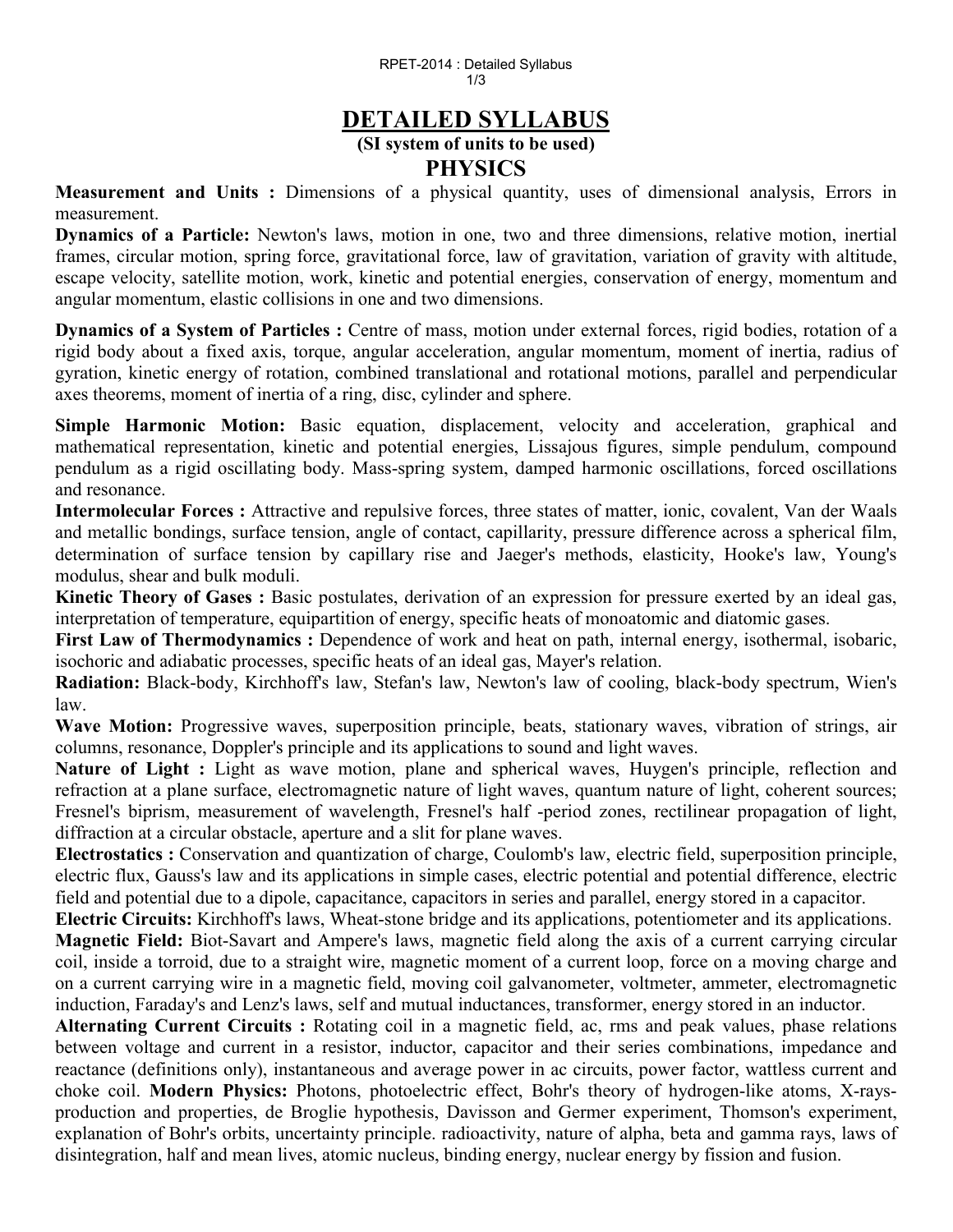**Electronics :** Thermionic emission, work function, diode rectification and triode amplification, bands in solids (descriptive ideas only), conductors, semiconductors and insulators, intrinsic and extrinsic semiconductors, pn junction and its rectification properties.

#### **CHEMISTRY**

**Development of Classical Model of an Atom:** Bohr model of an atom, calculation of radius of the Bohr's orbit, quantisation of electronic energy levels, Spectral evidence for quantisation, introductory concept of four quantum numbers, Pauli's exclusion principle, Hund's rule, AufBau principle, concept of the spatial distributions of s and p orbitals. Isotopes.

**The Periodic Law :** Long form of the Periodic Table. Electronic configuration and the Periodic Table. Periodicity in properties, elementary ideas about ionisation potential, electron affinity, electronegativity and atomic radii. Position of hydrogen.

**The Theory of Chemical Bonding :** The ionic bond, characteristic properties of ionic compounds. The covalent bond. Introductory concept of overlapping of orbitals, σ and π bonds, Co-ordinate bond. Oxidation number. Characteristic properties of covalent compounds, hybridisation as illustrated by common molecules like NH<sub>3</sub>, H<sub>2</sub>O, CH<sub>4</sub>, C<sub>2</sub>H<sub>4</sub> and C<sub>2</sub>H<sub>2</sub>.

**Chemical Equilibrium and Ionic Equillibria :** Generalised expression of law of mass action and its applications. Arhenius theory, evidence in favour of dissociation theory, ionic product of water, hydrolysis, relation between hydrolysis constant, ionic product of water and dissociation constant, solubility product and its applications to analytical chemistry.

**Chemical Kinetics :** Order and Molecularity of reaction. Photochemical reactions. Expression for first and second order reactions.

**Acids and Bases :** Hydrogen and hydroxyl ions in aqueous solution, Lewis concept of acids, dissociation of acids, pH value, Buffer solution, Theory of indicators for acid- alkali titrations, choice of indicators for acidalkali titrations.Oxidation-reduction, ion electron concept. Solid and liquid state of matter, Crystalline and amorphus solids, Four types of crystalline solids, crystal lattice and unit cell. Types of solutions, properties of solutions, osmosis and osmotic pressure, preparation and properties of colloidal solutions.

**Metals:** Nature of metallic state. The metallic bond. Occurrence of metals in nature. General principle of metallurgy as illustrated by methods used for the extraction of iron, copper, aluminium and silver from various types of ores.

Preparation and properties of heavy water, ozone and hydrogen peroxide.

**s-Block Elements :** General characteristics, Trends in variation of properties in periodic table of alkali and alkaline earth metals.

**d-Block Elements :** General characteristics, Elementary idea about paramagnetism and diamagnetism, different oxidation states of transition elements as illustrated by chromium, manganese and iron.

Classification of organic compounds, nomenclature, Homologous series. Functional groups; Isomerism (position, chain, functional, metamerism). Petroleum as the commercial source of hydrocarbon and organic chemicals, petroleum refining practice, octane number.

General methods of preparation, properties and uses of alkanes (upto five carbon atoms). Isomerism of butanes and pentanes. Substitution reaction (free radical mechanism). Alkenes : General method of preparation, properties and uses, Ethylene: Electrophillic addition (Mechanism). Markownikoff's rule, Peroxide effect.

Alkynes : General methods of preparation, properties and uses, Acetylene: Substitution reaction; Polymerisation.

General method of preparation, properties and uses of mono, di- and tri-halogen derivatives (excluding unsaturated) upto two carbon atoms, haloform reaction, synthetic uses of alkyl halides, polarity of carbonhalogen bond: Elementary concept of nucleophilic substitution. Freons preparation and uses. Grignard reagents and their synthetic applications.